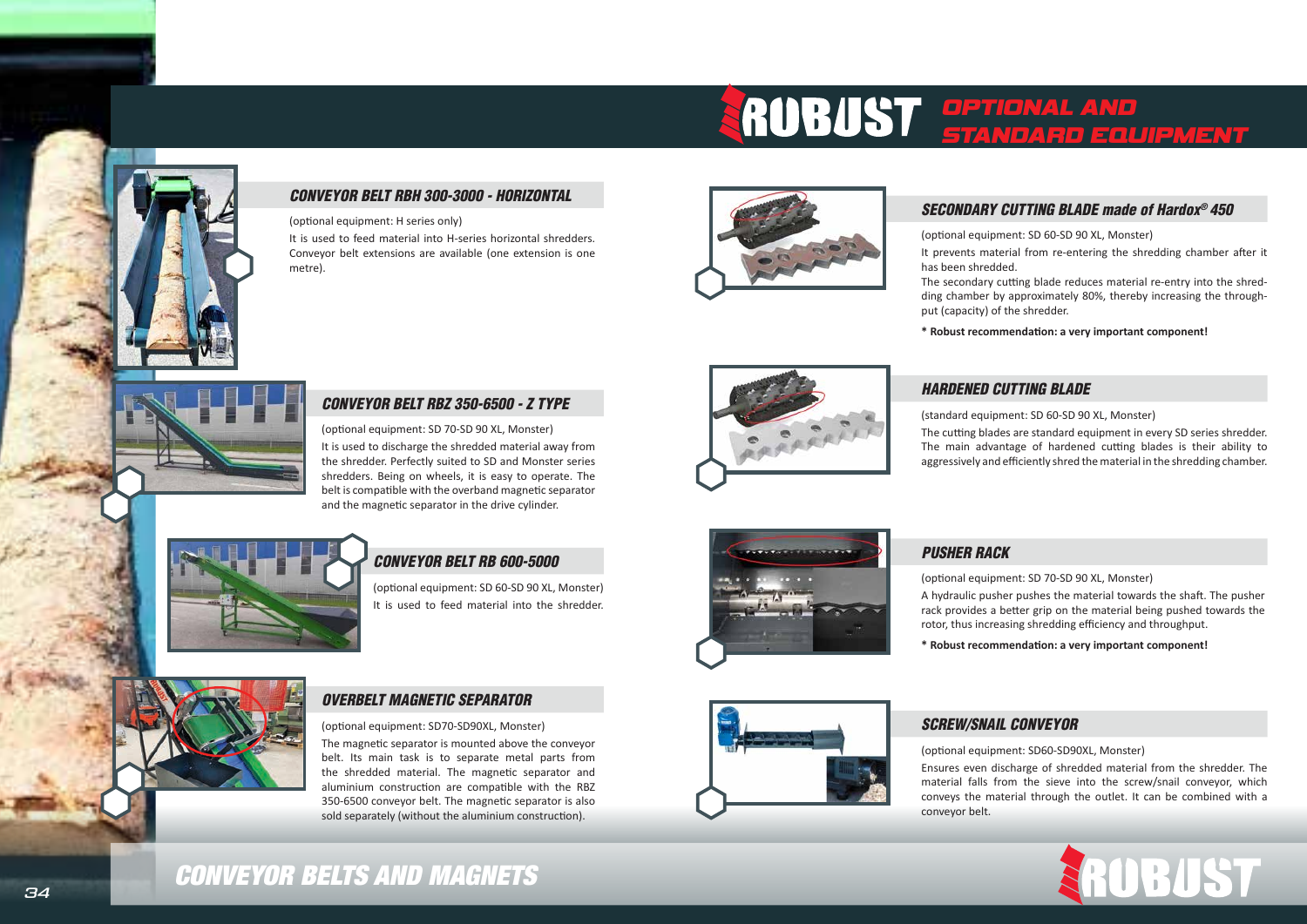



## *SIEVE/SCREEN*

(standard equipment: SD 45-SD 90 XL, Monster, H series)

Every SD, Monster and H-series shredder is equipped with a sieve. Sieves are available with apertures ranging from 7 mm to 50 mm. The size of the openings in the sieve is determined according to the needs of the customer. It ensures the correct granulation of the material and prevents large pieces of material from falling out of the shredder.

*\*On P Series models, the sieve is not part of the standard equipment!*



*www.robust.si*

# *ADJUSTABLE SIEVE RAILS*

(optional equipment: SD 70-SD 90 XL, Monster)

For granularities larger than 30 mm, they ensure maximum throughput and at the same time prevent too long pieces of chips from passing through the screen and damaging the suction system or the conveyor belt.

*\* Waste material must be dry!*

# *HARDENED CUTTING KNIVES*

(standard equipment: SD 45-SD 90 XL, Monster, H series)

The cutting knives are mounted on the rotor with dedicated knife holders. The knives are a key part of the shredder and are necessary for its optimal performance. It is therefore advisable to check them regularly in accordance with the instructions for use.

**Turn or replace them when necessary.**

# *HARDENED CLEANING KNIVES*

(standard equipment: SD 45-SD 90 XL, Monster, H series)

One cleaning knife is attached to each side of the rotor with a screw. Their main task is to clean the shredding chamber and prevention of overloading the machine.

**It is highly recommended to change the cleaning knives regularly as they wear out.**



# *HYDRAULIC OIL COOLING SYSTEM*

(optional equipment: SD 70-SD 90 XL, Monster) The hydraulic oil cooling system is a very important component of the shredder. Ensures optimum temperature of the hydraulic oil in the shredder during prolonged operation.

**\* Robust recommendation: a very important component!**

# *PIPE MAGNETIC SEPARATOR*

(optional equipment: SD 45-SD 90 XL, Monster) Its main task is to separate metal parts from the shredded material. The material passes through the separator tube, where magnets separate the metal parts from the material. The magnets can be easily removed from the outside and cleaned. Magnetic separators are available in different diameters, from 160 to 300 mm. *\* For use with suction system only!*



# *MAGNETIC CONVEYOR ROLLER*

(optional equipment: SD 70-SD 90 XL, Monster)

The magnetic conveyor roller is positioned as the final drive roller of the conveyor belt. Its main task is to separate metal parts from the shredded material. The magnetic conveyor roller is only available in combination with the RBZ 350-6500 conveyor belt.





(optional equipment: SD 70-SD 90 XL, Monster) The sink is located under the sieve. It is used as a connection between the shredder and the suction system. Optionally, the suction system can be equipped with a pipe magnetic separator.